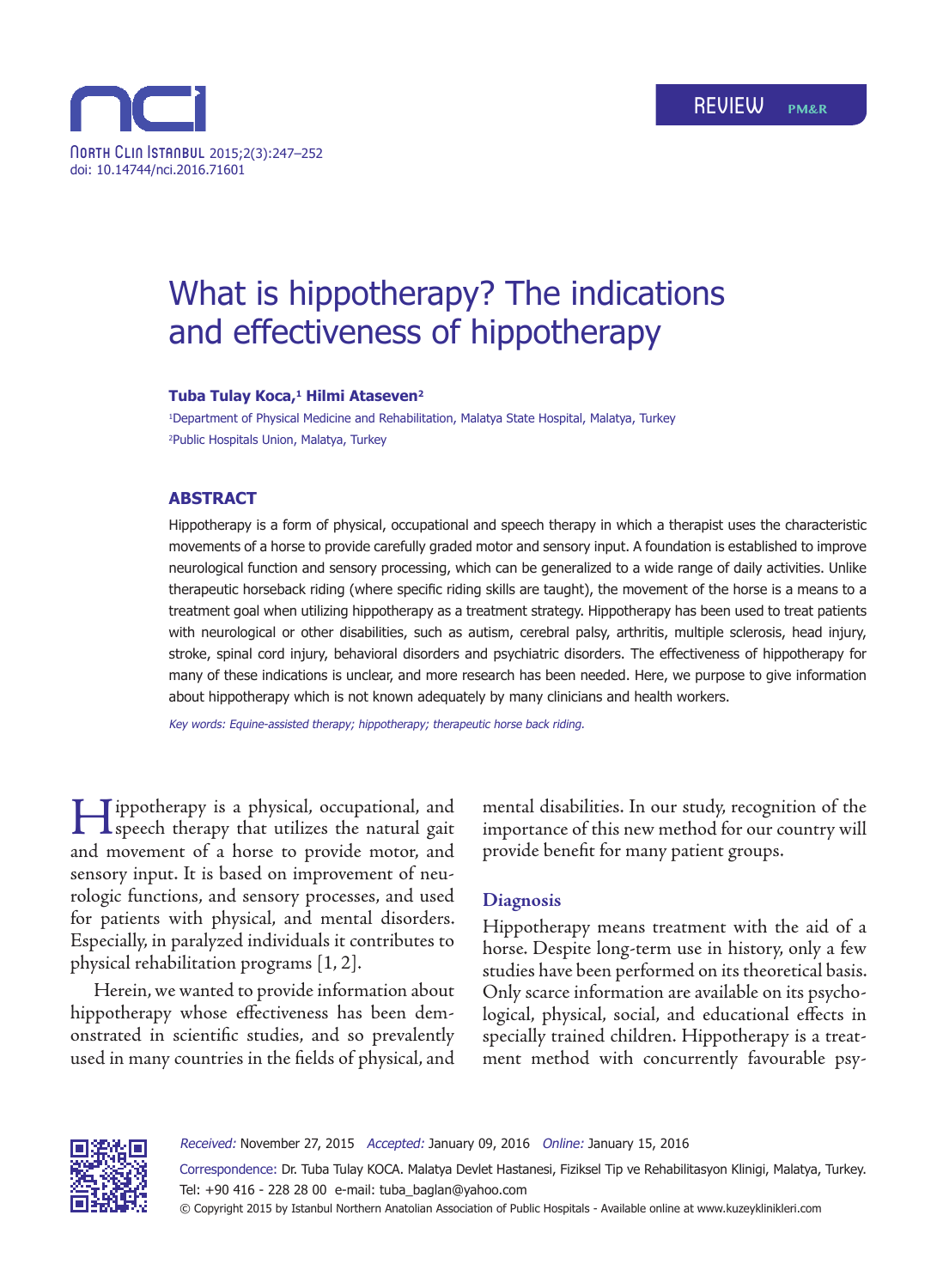chological, social, and educational effects on many organ systems including sensory, musculoskeletal, limbic, vestibular, and ocular systems [3, 4, 5].

#### **History, and hippotherapy in the world**

Hippotherapy consists of the words meaning "horse" "hippos", and "treatment" "therapy" in ancient Greek. It is defined as equine-assisted treatment. Firstly, it was mentioned in the works of Hippocrates. However, it has not become a discipline with an established protocol up to 1960s. During 1960s, it is used as an adjunct to traditional physical therapy in Germany, Austria, and Sweeden. In countries as Germany, Austria, and Sweeden which used the horse in physical therapy the term "hippotherapy" was introduced into medical literature. During 1970s in the United States of America (USA ), hippotherapy was started to be standardized [1, 2, 3, 6].

It was standardized by a group of Canadian, and American therapists who traveled to Germany in order to learn hippotherapy near the end of 1980s. American Hippotherapy Association (AHA) was founded in the year 1992, and established an official, and international protocol. In the year 1994 certification document, and standards for certified hippotherapy clinical specialist (HPSC) were established, and in 1999 the first certification examination was realized. This certification program consists of three steps, and encompasses a training period of 3 years  $[1, 6]$ .

With certification program bestowed by American Hippotherapy Association hippotherapist assumes the title of hippotherapy clinical specialist (HPSC). These specialists have knowledge, and experience about hippotherapy. The physiotherapist who received 6000 hours of training, and 100 hours of practical application for at least 3 years, occupational therapist, speech and language specialist deserve to be in this team [1].

In the world, many states in the USA, Seul province in Southern Korea are providing their services in colloboration with AHA. In many European countries as Germany, Belgium, Netherlands, Greece, and Sweeden hippotherapy is covered by general health insurance [1, 6, 7].

In our country, scarce number of centers provide only limited service. Besides, these patients receive a nonstandardized, and uncontrolled treatment procedure. In our country, hippotherapy is not covered by general health insurance. Every year, many hippotherapy centers are inaugurated by The Ministry of Health, Agriculture and Livestock. With increasing number of the centers which provide certified hippotherapy training, and coverage of hippotherapy sessions with general health insurance, it will be possible to offer effective, safe, and reliable services to patients.

#### **Why are horses are used?**

- 1. During ambulation the horse provides a rhytmic movement which stimulates anterior, and posterior swinging movements
- 2. Movements of the horse encourage the rider to achieve a proper balance, and posture
- 3. The horse, and those around provide the rider a large spectrum of sensory, and motor input [5, 6, 7].

Horseback riding provide effective, and sensory stimulation for its rider through variable, rhytmic, and repetitive movements of the horse. The movement of the horse mimics the normal movements of the human pelvis during walking. Variations in horse gait enable therapist to measure sensory stimulation, and integrate these measurements with clinical therapies so as to arrive at desired outcomes [7].

Hippotherapy shortens recovery times, and improves balance and muscle control of the patient. Slow, and rhytmic movements of the horse's body have therapeutic values, and ensure development of paraspinal muscles. Multifaceted swinging rhythm of a horse gait effects the bones of patient's pelvic girdle twice more strongly than the gait of a patient. The patients are responding to this entertaining treatment modality with greater compliance, and enthusiasm. Thus, hippotherapy improves balance, mobility, and posture [7, 4].

#### **Mechanism of action of hippotherapy**

Physical, and educational therapists have used the movements of the horse for the cure of the patient, while psychologists, and mental health therapists benefit from the horse's mobility so as to achieve or increase compliance of the patients [1, 3, 5].

Horse pelvis, just like the human pelvis displays a 3-axial movement pattern while walking. Horse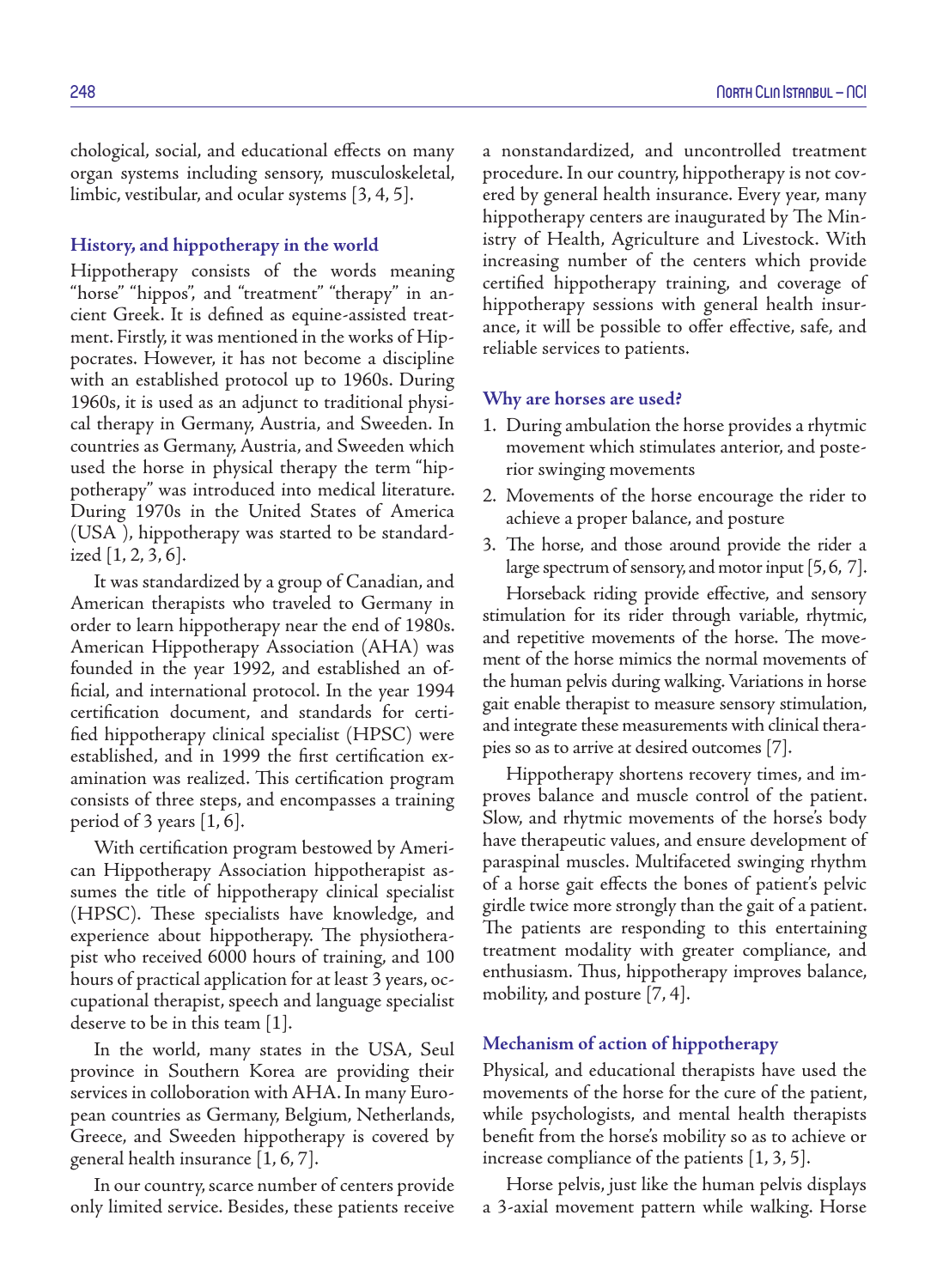gait has been carefully graded at every step of the patient's treatment. These variable rhytmic, and repetitive movements provides physical, and sensory feedback to the patient. Favourable physical effects of equine-assisted therapy on coordination, muscle tonus, postural balance, stiffness, flexibility, endurance, strength, correction of abnormal movement pattern, and improvement of gait, and balance have been demonstrated in many studies [7, 4, 8, 9, 3].

Mechanism of action of hypotherapy can be divided into four main groups. The first one is core connection.As we know, during daily living performance, balance, lying supine, and walking, postural control, and core connection are very important. Besides, one of the many beneficial effects of hippotherapy is its favourable effect on postural control, and core body connection. During hippotherapy sessions, during horse riding direct contact with patient's pelvis, and spine is ensured. Movements of the horse provide sensory input, and induce motor responses in pelvis, and trunk. Other mechanisms of action of hippotherapy can be enumerated as sensory connection, communication connection, and neuroconnection [1, 10, 11, 8, 9].

Hippotherapy has favourable effects on different domains as physical, social, cognitive, psychologic fields, learning, and adaptive behaviours.

#### **Hippotherapy team**

Hippotherapy team consists of a therapist, horse trainer, and riding instructors walking on both sides of the horse. Hippotherapy is applied in the presence of an experienced physiotherapist, horse, and horse carer. Physiotherapist controls the horse gait, gait velocity, and orients the horse into various directions, and all these movements induce neuromuscular, and sensory reactions in the patient. [7, 10, 8, 9].

#### **Indications of hippotherapy**

Hippotherapy can be used in different indications as cerebral palsy [12, 13, 14, 15, 16], traumatic brain damage [2, 3], Down syndrome, autistic behavioural disorders [17, 18], muscular dystrophy, amputated patients, cerebrovascular disease (SVD) [19, 20], multiple sclerosis [3, 21], psychiatric diseases [14, 15, 16], spinal cord diseases, and rheumatismal joint diseases etc.

# **Hippotherapy as a physical therapy**

In physical therapy, multidirectional movements of the horse are utilized in gait training, balance, postural control, strengthening, and increasing range of motion. In many studies, improvements in gross motor skills, and functional activities have been reported in disabled children [4, 6, 7, 22, 10].

#### **Hippotherapy as ocupational therapy**

In occupational therapy, movements of the horse are utilized with the intention to improve motor control, coordination, balance, attention, sensory processes, and performance in daily activities. Sensory processes, vestibular, proprioceptive, tactile, visual, and auditory systems are targeted simultaneously [4, 6, 7].

#### **Hippotherapy as speech, and language therapy**

Hippotherapy also targets improvements in speech, language, cognitive, and masticatory functions [4, 6, 7].

# **Scientific clinical studies performed concerning hippotherapy**

Hippotherapy provides sensory feedback by utilizing movements of the horse, and thanks to this characteristic its used in diverse neurological conditions. Multiple sclerosis (MS) affects multiple number of neurological processes leading to disorders of postural balance [21]. Munoz-Lasa et al. compared hippotherapy, traditional physical therapy on 27 patients with MS, and observed marked improvements in performance-oriented mobility assessment scores, and two gait parametres (jump time, and ground reaction force) [21]. They concluded that in ambulatory MS patients hippotherapy can improve postural balance, and gait. In their Internet-based home-training program, Frevel D et al. [23] investigated the effect of hippotherapy on the postural balance of MS patients, and applied twice weekly hippotherapy sessions (n=9) or Internetbased home therapy (n=9) for 12 weeks, and investigated static, and dynamic balance capacity in both groups. They observed comparable effects of both methods on postural balance, while in the hippotherapy group they noted marked improvement in fatigueness, and quality of life [23].

In a study by Lee CW et al. [19] on 36 patients with CVO, the patients were subjected to a pro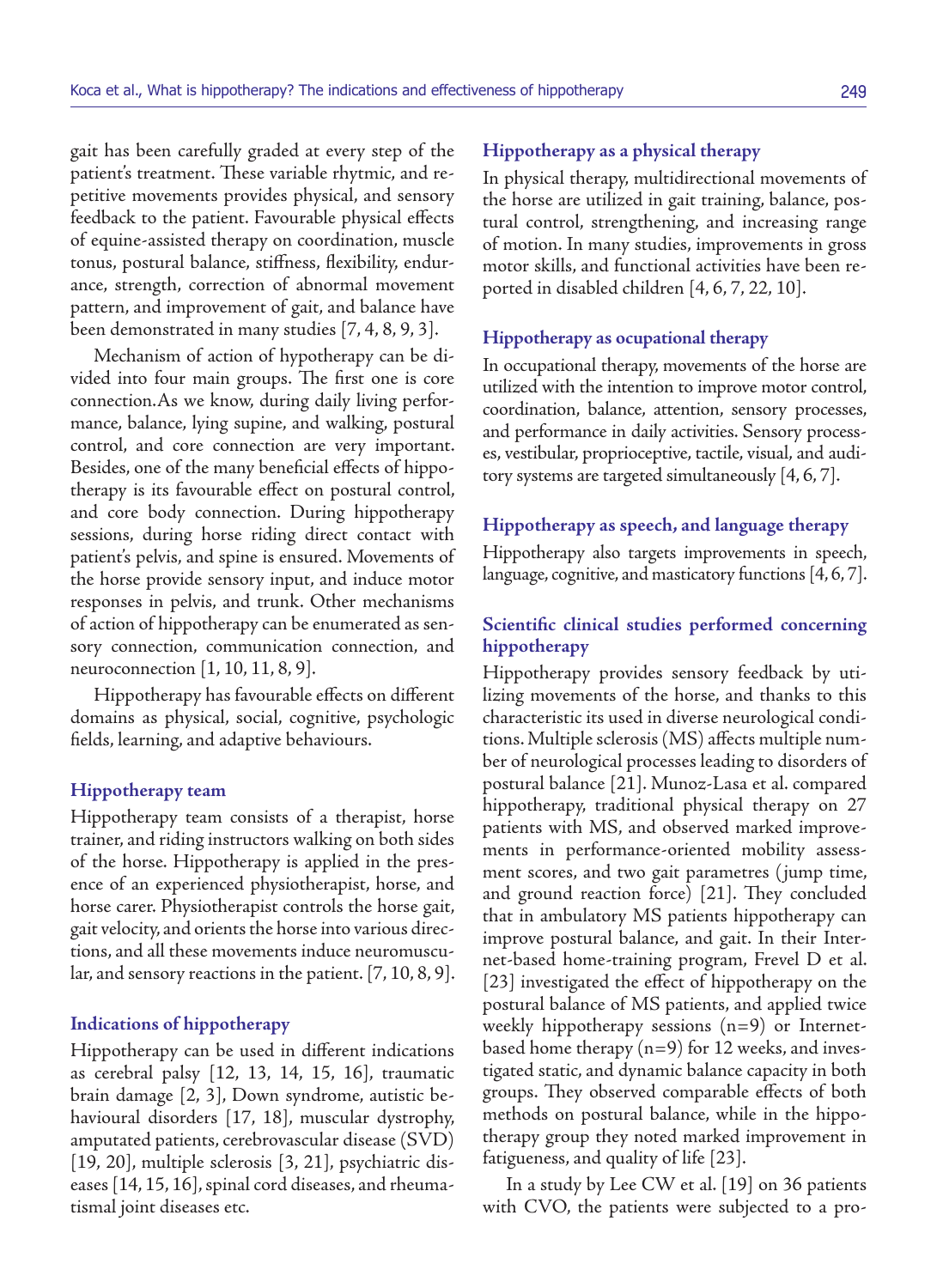gram lasting for 8 weeks. The first group received hippotherapy, while the second group practiced treadmill exercises. In the first group, significant improvements of gait parametres as pace, and length of stride, asymmetry rate, while Berg balance scores were not significantly different [19]. In a similar study performed by Kim SG et al. [20] on elder patient population, the patients were also divided into hippotherapy, and treadmill groups. At the end of the study, increase in stride length, and decrease in stride time, and period of swinging (shorter in the hippotherapy group) were seen in both groups. The authors concluded that hippotherapy can improve static balance, and gait in elder population [20].

Parents of many autistic children included in the hippotherapy program observe marked improvements in physical, social, and sensory functions of their children. Hippotherapy effects behaviours of autistic children favourably [17]. Aizenman F et al. applied twice weekly hippotherapy sessions on 6 autistic children aged between 5–12 years for 12 weeks, and evaluated Vineland adaptive behaviour scale II, and Activity Card Measurements before, and after treatment [18]. At the end of the study marked decrease in postural swing, and increases in all adaptive behaviours (communication, copying), self-care, light activities, and social interaction were observed. At the end of the study, favourable effects of hippotherapy on these pediatric population were seen. Hippotherapy can be one of the complementary treatment strategies in autistic children.

In children with cerebral palsy (SP) exercisebased therapies aimed at improving postural control have been used more frequently during the last decade [22, 10]. In many studies, the authors have concluded that hippotherapy improved balance, and postural control. Park ES et al. [24] investigated the effect of hippotherapy on gross motor functions, and functional performance in children with SP (15 male, and 19 female children, aged 3–12 years), and applied twice weekly hippotherapy programs for 8 weeks each session lasting for 45 minutes, and measurements were based on gross Motor Function Measurement Scale -66, And 88 (GMFM), and Pediatric Functional Skill Scale (PEDI-FSS) [24]. Parametres before hippotherapy were comparable between groups, while at the end of the study mean GMFM-66, and 88 scores improved markedly (being more prominent in the hippotherapy group). When compared with the control group, PEDI-FSS scores improved predominantly in the hippotherapy group.

In conclusion, hippotherapy can be beneficial in maximizing functional performance in children with SP. Kwon JY [25] randomized 96 patients with SP aged 4–10 years into 2 groups, and the first group received twice weekly hippotherapy sessions each lasting for 30 minutes for a period of 8 weeks, and the results were evaluated based on Gross Motor Function Classification System -66, and 88, and Pediatric Postural Balance Scale [25]. At the end of the study marked improvement was detected in the hippotherapy group as evaluated using GMFCS-88 scale. We can say that hippotherapy exerts favourable effects on gross motor functions, and postural balance of children with SP at various functional levels [24, 25, 26]. In a literature screening performed by Sterba JA'nın [12] on the effectiveness of hippotherapy on gross motor functions in children with SP, the authors had found 11 articles published on effectiveness of hippotherapy in SP: Hippotherapy is effective in the treatment of trunk, and hip asymmetry, and it also improves gross motor functions when compared with classical treatment modalities [26, 12]. Şık B et al. performed a study on a total of 20 patients with SP, and observed a statistically significant favourable effect of hippotherapy on gross motor functions, and balance coordination when compared with the control group [13].

Animal-assisted psychotherapy used in childhood has attracted attention for years. In cases with chronic diseases, favourable effect of small pet animals on these children is already known. In recent years, in pediatric, and adolescent psychiatry horse or pony-assisted therapy has been an interesting phenomenon which is also encouraged by health professionals [14, 15]. Guerino et al. investigated the effectiveness of hippotherapy in two young women (18, and 21 years of age, respectively) who were exposed to sexual assault during childhood [16]. They observed serious motor limitation, coordination disorders, conspicuous muscle spasms, and postural disorders as thoracic, and cervical kyphosis, and cervical protrusion in these girls. These two patients had undergone 20 sessions of hippotherapy each lasting for 30 minutes. At the end of the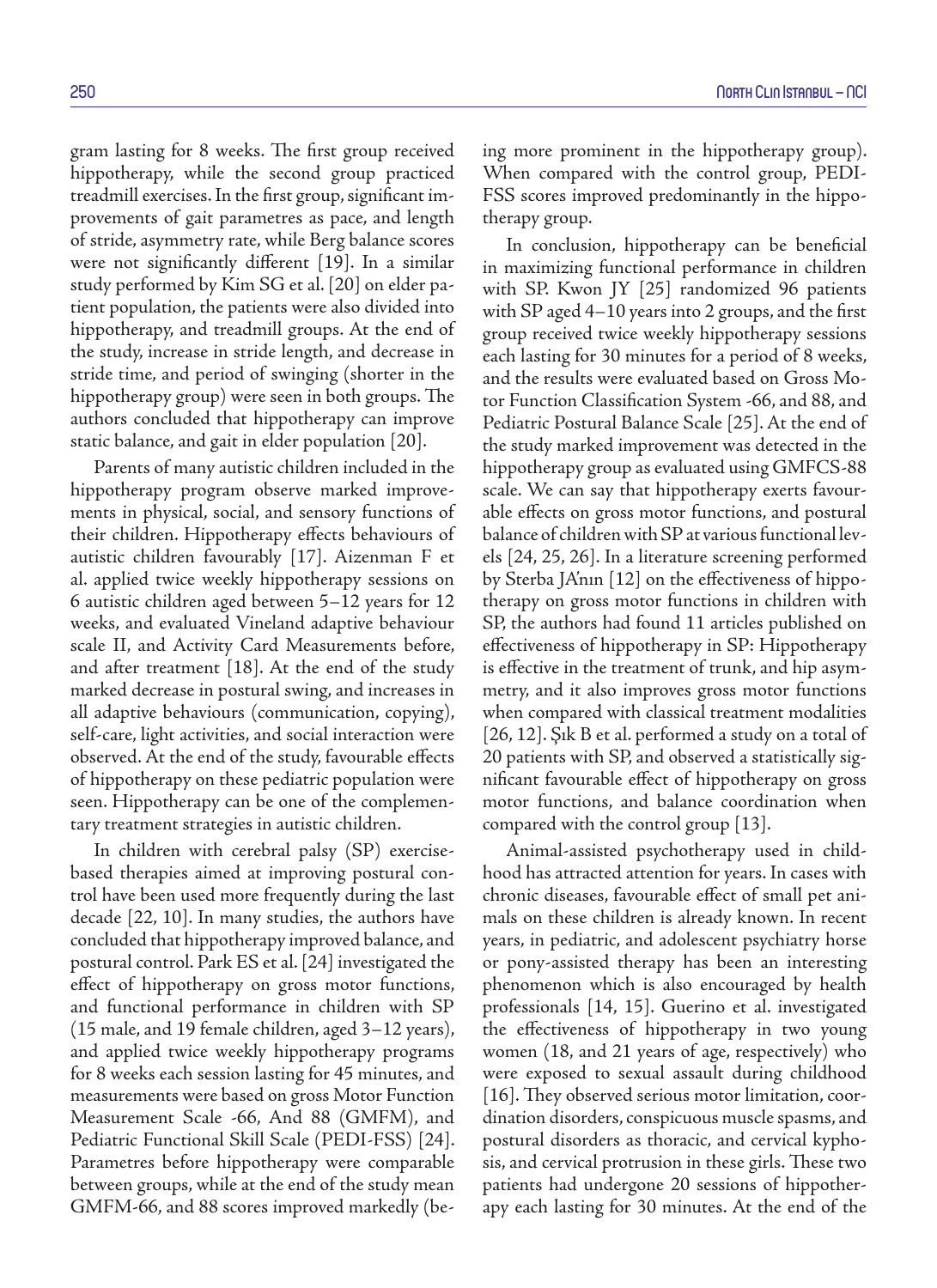therapy, they observed improvements in the posture (30%), coordination (80%), body balance, sociality, and self-confidence (50%) at indicated rates.

Among mental diseases, most frequently the patients with eating disorders require multidisciplinary treatment. In these patients effectiveness of equine-assisted psychotherapy has been observed in various studies [27, 28].

### **Conclusion**

Hippotherapy is a treatment modality whose effectivenes has been confirmed in a large patient group with physical or mental disabilities when applied by an experienced therapist with the aid of a horse. Equine-asisted therapy is being used widely in many countries of the world. We think that as the importance of hippotherapy is acknowledged more deeply by physicians, and therapists in our country, greater number of patients, and their families will benefit from this form of treatment.

**Conflict of Interest:** No conflict of interest was declared by the authors.

**Financial Disclosure:** The authors declared that this study has received no financial support.

## **REFERENCES**

- 1. Meregillano G. Hippotherapy. Phys Med Rehabil Clin N Am 2004;15:843–54.
- 2. Benda W, McGibbon NH, Grant KL. Improvements in muscle symmetry in children with cerebral palsy after equineassisted therapy (hippotherapy). J Altern Complement Med 2003;9:817–25.
- 3. Silkwood-Sherer D, Warmbier H. Effects of hippotherapy on postural stability, in persons with multiple sclerosis: a pilot study. J Neurol Phys Ther 2007;31:77–84.
- 4. Silkwood-Sherer DJ, Killian CB, Long TM, Martin KS. Hippotherapy--an intervention to habilitate balance deficits in children with movement disorders: a clinical trial. Phys Ther 2012;92:707–17.
- 5. Champagne D, Dugas C. Improving gross motor function and postural control with hippotherapy in children with Down syndrome: case reports. Physiother Theory Pract 2010;26:564–71.
- 6. Debuse D, Chandler C, Gibb C. An exploration of German and British physiotherapists' views on the effects of hippotherapy and their measurement. Physiother Theory Pract 2005;21:219–42.
- 7. Meregillano G. Hippotherapy. Phys Med Rehabil Clin N Am 2004;15:843–54.
- 8. Shurtleff TL, Engsberg JR. Changes in trunk and head stability in children with cerebral palsy after hippotherapy: a pilot study. Phys Occup Ther Pediatr 2010;30:150–63.
- 9. Shurtleff TL, Standeven JW, Engsberg JR. Changes in dynamic trunk/head stability and functional reach after hippotherapy. Arch Phys Med Rehabil 2009;90:1185–95.
- 10. Zadnikar M, Kastrin A. Effects of hippotherapy and therapeutic horseback riding on postural control or balance in children with cerebral palsy: a meta-analysis. Dev Med Child Neurol 2011;53:684–91.
- 11. Rigby BR, Grandjean PW. The Efficacy of Equine-Assisted Activities and Therapies on Improving Physical Function. J Altern Complement Med 2016;22:9–24.
- 12. Sterba JA. Does horseback riding therapy or therapist-directed hippotherapy rehabilitate children with cerebral palsy? Dev Med Child Neurol 2007;49:68–73.
- 13. Yıldırım Şık B, Çekmece C, Dursun N, Dursun E, Balıkçı E, Altunkanat Z, et al. Is Hyppotherapy Beneficial for Rehabilitation of Children with Cerebral Palsy? Türk Klin J Med Sci 2012;32:601–8.
- 14. Masini A. Equine-assisted psychotherapy in clinical practice. J Psychosoc Nurs Ment Health Serv 2010;48:30–4.
- 15. Quint C, Toomey M. Powered saddle and pelvic mobility: an investigation into the effects on pelvic mobility of children with CP of a powered saddle which imitates the movements of a walkinghorse. Physiother 1998;84:376–84.
- 16. Guerino MR, Briel AF, Araújo Md. Hippotherapy as a treatment for socialization after sexual abuse and emotional stress. J Phys Ther Sci 2015;27:959–62.
- 17. Muslu GK, Conk H. Animal-Assisted Interventions and Their Practice in Children. Duehyo ED 2011;4:83–8.
- 18. Ajzenman HF, Standeven JW, Shurtleff TL. Effect of hippotherapy on motor control, adaptive behaviors, and participation in children with autism spectrum disorder: a pilot study. Am J Occup Ther 2013;67:653–63.
- 19. Lee CW, Kim SG, Yong MS. Effects of hippotherapy on recovery of gait and balance ability in patients with stroke. J Phys Ther Sci 2014;26(2):309–11.
- 20. Kim SG, Lee CW. The effects of hippotherapy on elderly persons' static balance and gait. J Phys Ther Sci 2014;26:25–7.
- 21. Muñoz-Lasa S, Ferriero G, Valero R, Gomez-Muñiz F, Rabini A, Varela E. Effect of therapeutic horseback riding on balance and gait of people with multiple sclerosis. G Ital Med Lav Ergon 2011;33:462–7.
- 22. Snider L, Korner-Bitensky N, Kammann C, Warner S, Saleh M. Horseback riding as therapy for children with cerebral palsy: is there evidence of its effectiveness? Phys Occup Ther Pediatr 2007;27:5–23.
- 23. Frevel D, Mäurer M. Internet-based home training is capable to improve balance in multiple sclerosis: a randomized controlled trial. Eur J Phys Rehabil Med 2015;51:23–30.
- 24. Park ES, Rha DW, Shin JS, Kim S, Jung S. Effects of hippotherapy on gross motor function and functional performance of